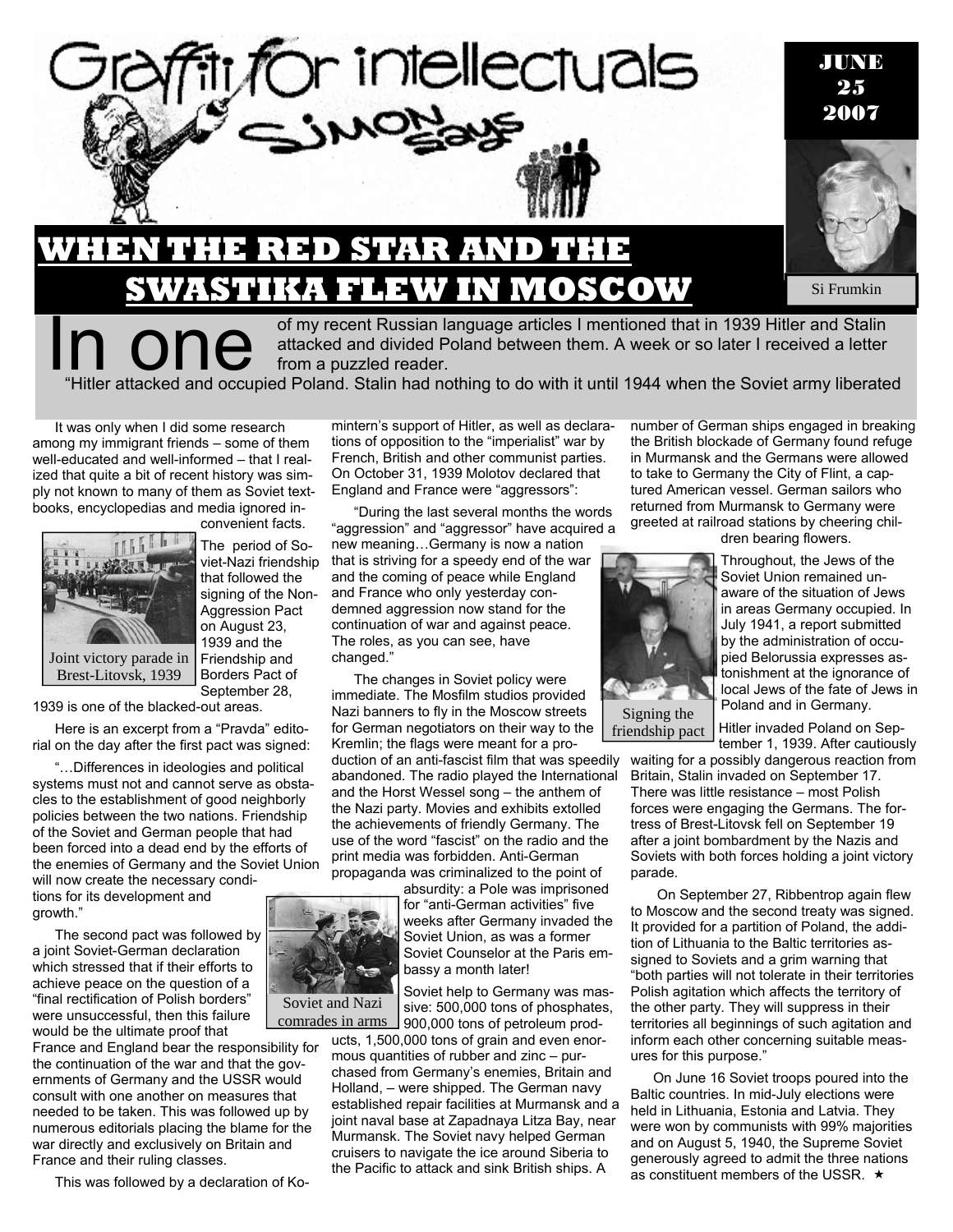# **WESTERN FICTIONS, ARAB REALITIES**

### JONAH GOLDBERG, L.A.TIMES, 6/19/07

been scouring EBay for the last couple of days, hoping to snag a one-of-a-kind item. But, alas, it hasn't turned up yet. I'm looking for the late Yasser Arafat's Nobel Peace Prize. It was looted from Arafat's Gaza compound by the victorious forces of Hamas, a jihadist group backed by Iran and Syria that has routed the once-mighty forces of Fatah from power in Gaza. According to the Jerusalem Post, a Fatah spokesman said: "They stole all the widow's clothes and shoes."

The widow in question would be Suha Arafat, Arafat's photo-op wife. Who can blame the looters for wanting to grab as much of her swag as possible? First of all,



**Yasser Arafat, Shimon Peres and Yitzhak Rabin get their Peace Prize, 1994** 

she wasn't using it. Suha hasn't been to Gaza for years. And her favorite shoe designer is Christian Louboutin, whose wares can fetch about \$1,000 a pair, which is more than many Palestinians make in a year.

But it's that peace prize, won by Arafat and Shimon Peres for agreeing to the 1993 Oslo accords, that really captures the lunacy of it all. It's the perfect reminder for everyone, myself included, of the Arabs' refusal to yield to idealism, hope or good intentions —

and the West's refusal to recognize reality.

"The genius of you Americans is that you never make clear-cut stupid moves, only complicated stupid moves which make us wonder at the possibility that there may be



**Here is their peace —some peace...** 

something to them which we are missing," former Egyptian President Gamal Abdel Nasser once said. But from the U.S. point of view, the Palestinians never miss an opportunity to miss an opportunity. Maybe they just don't want what we're selling?

For example, in 2005, Israel simply gave Gaza to the Palestinians. According to the "international community's" land-for-peace

mantra, a peaceful society should have sprouted like a stalk from Jack's magic beans. Instead, nearly 49% of the Palestinian people voted for a band of Islamic fanatics — even the European Union calls them terrorists, not that it matters much — dedicated to the destruction of Israel. But the diplomacy-uber-alles crowd has long been immune to contrary evidence. Remember when Arafat fanned the second intifada in spite of a generous peace offer from the



**And so does Jimmy Carter in 2002** 

raelis and brokered by President Clinton? Members of the Nobel committee openly talked of revoking the peace prize — from Peres.

> And now, the editors of the New York Times, President Bush and the leaders of the EU all say that this is the moment for Israel to offer more concessions to Arafat's successor,

Mahmoud Abbas. So much for the freshfrom-Iraq cliche that it's pointless to choose sides in a civil

war.

Margaret Beckett, the British foreign secretary, lamented, "Once again, extremists carrying guns have prevented progress against the wishes of the majority

who seek a peaceful two-state solution." But how do you square this with the fact that

Hamas, the party promising the destruction of Israel, won the Palestinian elections in 2005? Meanwhile, the leaders of Fatah the "moderates" — had not long ago set the standard for Israel-hatred themselves.

The great irony is that Hamas now labels members of Fatah as Jewish "collaborators," a designation that apparently justifies even the execution of wounded Fatah prisoners in hospitals.

The German foreign ministry went so far as to suggest that the triumph of Hamas and the hardships it will cause civilians are clear grounds for increasing aid to Gaza. It seems that if you choose terrorism, either at the ballot box or in the streets, the Europeans, like the good hands at Allstate, will be there to pay for the mess.

But there's another, perhaps more important, lesson to be drawn from the Hamas ascendancy. The Bush administration pushed for democracy in the Palestinian territories, and it got what it wished for — in spades. The assumption behind the push for democracy in Gaza and in Iraq is that Arabs can be trusted to handle political freedom. The Democrats who demand an immediate pullout from Iraq also hope that with democracy, the Iraqis will be able to figure out their problems themselves via some euphemistic "political solution." That is unless the antiwar Democrats are really advocating turning all of Mesopotamia into one giant Gaza Strip, the far more likely result of U.S. withdrawal.

For many disciples of the "international peace process," it's a matter of faith that the Palestinians just have to want peace, because how else can you have a peace proc-

> ess? For many supporters of the Bush Doctrine, Iraqis have to want democracy, because if they don't, what's the point of having a freedom agenda? But what if these are just beloved Western fictions? We see a welllighted path to the good



**The peace of death! Thank you, you geniuses of the Nobel Committee! Thanks for the slaughter, the rockets, the violence, thanks a lot!** 

life: democracy, tolerance, rule of law, markets. But what if the Arab world just isn't interested in our path? As a believer in the freedom agenda, that's what scares me most. Ω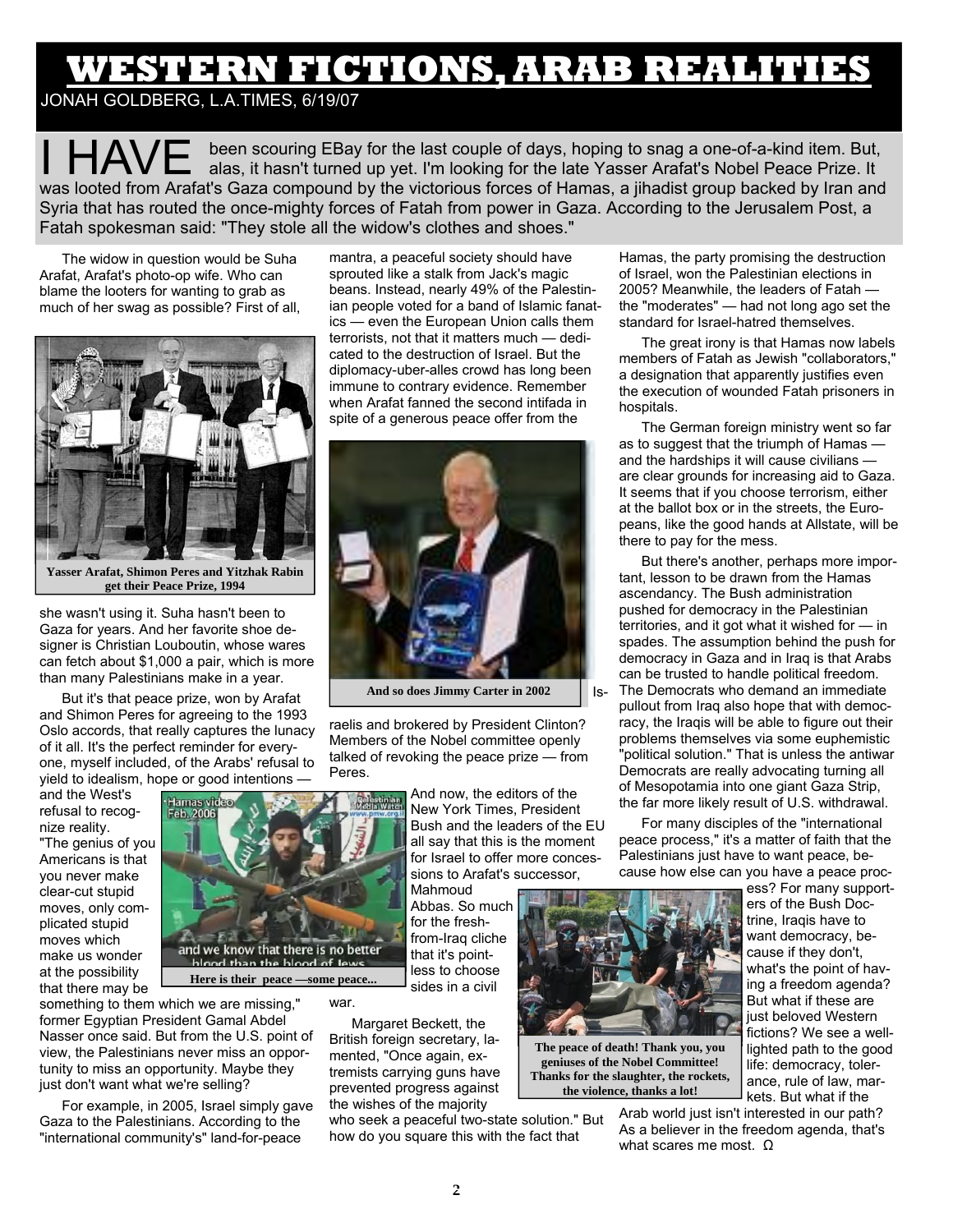## **WHAT IF ISRAELIS HAD ABDUCTED BBC MAN?**

#### By Charles Moore, Daily Telegraph, London, 6/2/07,

**Watching** the horrible video of Alan Johnston of the BBC broadcasting Palestinian propaganda un-<br>Watching the had der orders from his kidnappers, I found myself asking what it would have been like had he been kidnapped by Israelis, and made to do the same thing the other way round.

 The first point is that it would never happen. There are no Israeli organizations governmental or freelance - that would contemplate such a thing. That fact is itself significant. But just suppose that some fanatical Jews had grabbed Mr Johnston and forced him to spout their message, abusing his own country as he did so. What would the world have said? There would have been none of the caution which has characterized the response of the BBC and of the Government since Mr. Johnston was abducted on March 12.

The Israeli government would immediately have been condemned for its readiness

to harbor terrorists or its failure to track them down. Loud would have been the denunciations of the extremist doctrines of Zionism which had given rise to this vile act. The world isolation of Israel, if it failed to get Mr Johnston freed, would have been complete.

If Mr Johnston had been forced to broadcast saying, for example, that Israel was entitled to all the territories

held since the Six-Day War, and calling on the release of all Israeli soldiers held by Arabs in return for his own release, his words would have been scorned. The cause of Israel in the world would have been irreparably damaged by thus torturing him on television. No one would have been shy of saying so.

 But of course in real life it is Arabs holding Mr Johnston, and so everyone treads on tip-toe. Bridget Kendall of the BBC opined that Mr. Johnston had been "asked" to say what he said in his video. Asked! If it were merely an "ask", why did he not say no?

 Throughout Mr. Johnston's captivity, the BBC has continually emphasized that he gave "a voice" to the Palestinian people, the implication being that he supported their cause, and should therefore be let out. One cannot imagine the equivalent being said if he had been held by Israelis.

 Well, he is certainly giving a voice to the Palestinian people now. And the truth is that, although it is under horrible duress, what he says is not all that different from what the BBC says every day through the mouths of reporters who are not kidnapped and threatened, but are merely collecting their wages. The language is more lurid in the Johnston video, but the narrative is essentially the same as we have heard over the years from Orla Guerin and Jeremy Bowen and virtually the whole pack of them.

 It is that everything that is wrong in the Middle East and the wider Muslim world is the result of aggression or "heavyhandedness" (have you noticed how all actions by American or Israeli troops are "heavy-handed", just as surely as all racism is "unacceptable" by America or Israel or Britain?)

 Alan Johnston, under terrorist orders, spoke of the "absolute despair" of the Palestinians and attributed it to 40 years of Israeli occupation, "supported by the West". That is region with a free press for pariah treatment. how it is presented, night after night, by the BBC. The other side is almost unexamined. There is little to explain the internecine strife in the Arab world, particularly in Gaza, or the

> cynical motivations of Arab leaders for whom Palestinian miseries are politically convenient.

 You get precious little investigation of the networks and mentalities of Islamist extremism - the methods and money of Hamas or Hizbollah and comparable groups - which produce acts of pure evil like that in which Mr. Johnston is involuntarily complicit.

 The spotlight is not shone on how the "militants" (the BBC does not even permit the word "terrorist" in the Middle East context) and the warlords maintain their corruption and rule of fear, persecuting, among others, the Palestinians. Instead it shines pitilessly on Blair and Bush and on Israel. From the hellish to the ridiculous, the pattern is the same.

Back at home, the Universities and Colleges Union has just voted for its members to "consider the moral implications of existing and proposed links with Israeli academic institutions". Well, they could consider how work by scientists at the Technion in Haifa has led to the production of the drug Velcade, which treats multiple myeloma. Or they could look at the professor at Ben-Gurion University who discovered a bacterium that fights malaria and river blindness by killing mosquitoes and black fly.

 Or they could study the co-operation between researchers at the Hebrew University of Jerusalem, who have isolated the protein that triggers stress in order to try to treat post-traumatic stress disorder, and their equivalents at the Medical Research Council Laboratory of Molecular Biology in Cambridge.

 The main universities of Israel are, in fact, everything that we in the West would recognize as proper universities. They have intellectual freedom. They do not require an

ethnic or religious qualification for entry. They are not controlled by the government. They have world-class standards of research, often producing discoveries which benefit all humanity. In all this, they are virtually unique in the Middle East.

The silly dons are not alone. The National Union of Journalists, of which I am proud never to have been a member, has recently passed a comparable motion, brilliantly singling out the only country in the Unison, which is a big, serious union, is being pressed to support a boycott of Israeli goods, products of the only country in the region with a free trade union movement.

 The doctrine is that Israel practices "apartheid" and that it must therefore be boycotted.

 All this is moral madness. It is not mad, of course, to criticize Israeli policy. In some respects, indeed, it would be mad not to. It is not mad— though I think it is mistaken - to see the presence of Israel as the main reason for the lack of peace in the region.

 But it is mad or, perhaps one should rather say, bad to try to raid Western culture's reserves of moral indignation and expend them on a country that is part of that culture in favor of surrounding countries that aren't. How can we have got ourselves into a situation in which we half-excuse turbaned torturers for kidnapping our fellow-citizens while trying to exclude Jewish biochemists from lecturing to our students?

 Nobody yet knows the precise motivations of Mr. Johnston's captors, but it is surely not a coincidence that they held him in silence until the 40th anniversary of the Six-Day War approached, and only then made him speak. They wanted him to give the world their historical explanation - Israeli oppression - for their cause. Yet that war took place because President Nasser of Egypt led his country and his allies declaring "our basic aim will be to destroy Israel". He failed, abjectly, and Egypt and Jordan later gave up the aspiration. But many others maintain it to this day, now with a pseudoreligious gloss added. We keep giving sympathetic air-time to their death cult. In a way, Mr. Johnston is paying the price: his captors are high on the oxygen of his corporation's publicity.

 As for Israel, many sins can be laid to its charge. But it is morally serious in a way that we are not, because it has to be. Forty years after its greatest victory, it has to work out each morning how it can survive.  $\ast$ 

**U.S. reporter Danny Pearl before being murdered**